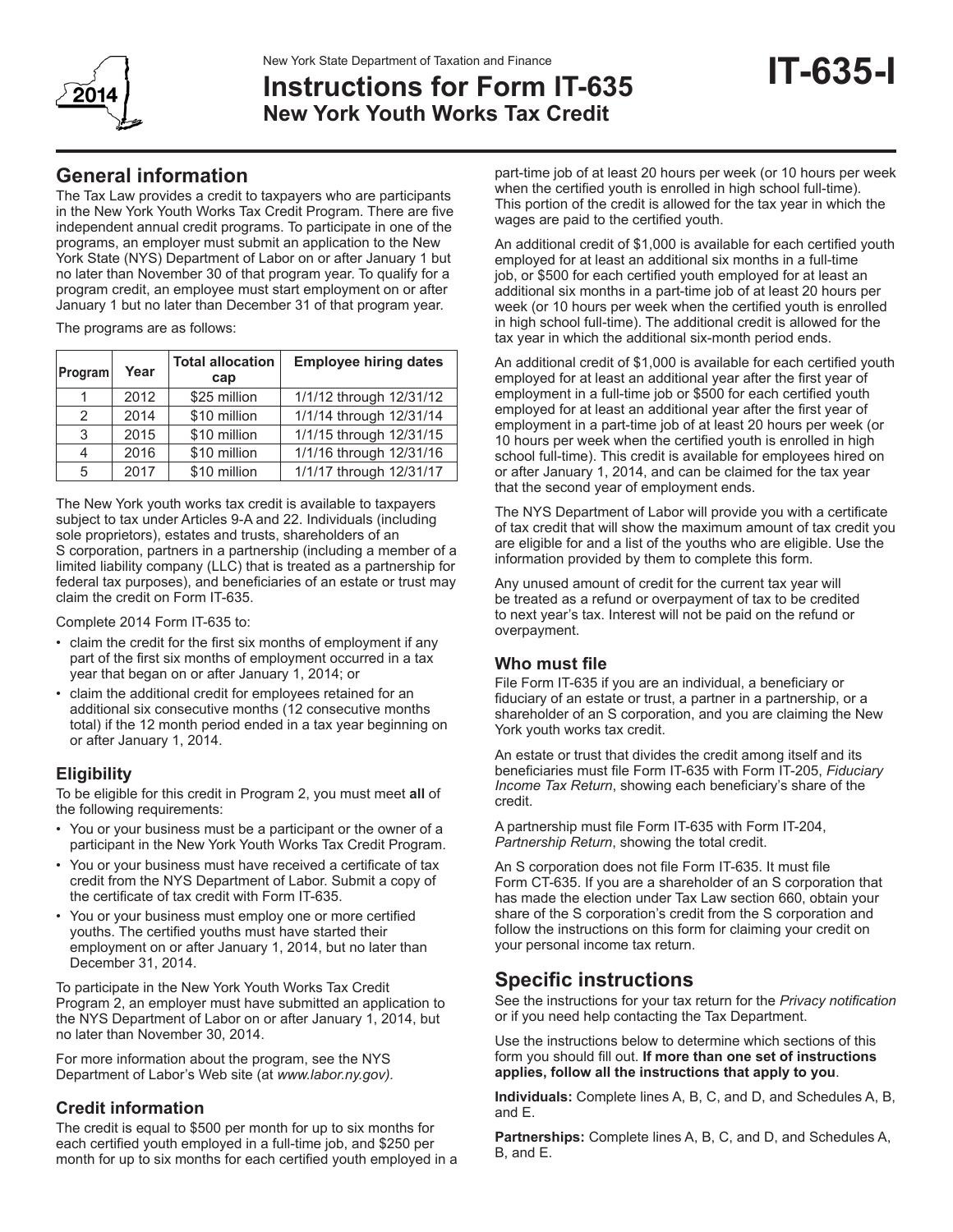**A married couple in a business enterprise that made an IRC 761(f) election to file two federal Schedule C forms instead of a partnership return:** If you file jointly, compute your credit as if you were filing one federal Schedule C for the business (enter the total of all applicable amounts from both federal Schedule C forms). Complete lines A, B, C, and D, and Schedules A, B, and E.

**Fiduciaries:** Complete lines A, B, C, and D, and Schedules A, B, C, and E.

**Partners in a partnership, shareholders of a New York S corporation, and beneficiaries of an estate or trust:**  Complete Schedules B and D.

#### **Schedule A – Credit for certified youths**

**Line 1 –** Enter the amount from line 9 **plus** any line 9 amount(s) from additional Schedule E(s). This amount(s) cannot exceed the amount shown on your certificate of tax credit issued by NYS Department of Labor.

#### **Schedule B – Partner's, shareholder's, or beneficiary's share of credit**

**Line 2 – Partners:** Obtain the amount to enter on line 2 from your partnership. If you are a partner in more than one partnership, enter on this line the total of all your shares of this credit you received from all partnerships. Submit a copy of the partnership(s) certificate of tax credit with Form IT-635.

**Line 3 – S corporation shareholders:** Obtain the amount to enter on line 3 from your S corporation. If you are a shareholder in more than one S corporation, enter on this line the total of all your shares of this credit you received from all S corporations. Submit a copy of the S corporation(s) certificate of tax credit with Form IT-635.

**Line 4 – Beneficiaries:** Obtain the amount to enter on line 4 from the estate or trust. If you are a beneficiary of more than one estate or trust, enter on this line the total of all your shares of this credit you received from all estates or trusts. Submit a copy of the estate(s) or trust(s) certificate of tax credit with Form IT-635.

#### **Line 5 – Total credit allowed**

**Fiduciaries:** Enter the line 5 amount on the *Total* line of Schedule C, column C, and complete Schedule C.

**Partnerships:** Enter the line 5 amount and code *635* on Form IT-204, line 147.

**Partners, shareholders, and beneficiaries:** Enter the line 5 amount and code *635* on Form IT-201-ATT, line 12, or on Form IT-203-ATT, line 12; and complete Schedule D.

**All others:** Enter the line 5 amount and code *635* on Form IT-201-ATT, line 12, or on Form IT-203-ATT, line 12.

#### **Schedule C – Beneficiary's and fiduciary's share of credit**

An estate or trust must complete Schedule C.

Enter the amount from line 5 on the *Total* line of column C. If an estate or trust allocates or assigns the credits to its beneficiaries, base the division on each beneficiary's proportionate share of the income of the estate or trust. Provide any amounts allocated or assigned to the beneficiaries to claim on their own income tax returns.

Enter the amount from the *Fiduciary* line of column C on Form IT-205, line 33.

## **Schedule D – Partnership, S corporation, estate, and trust information**

**Partners, S corporation shareholders, and beneficiaries:** Enter the appropriate information for each partnership, New York S corporation, or estate or trust from which you received a share of the credit. If you need more space, use a separate schedule (be sure to include your name and taxpayer identification number).

### **Schedule E – Employee information and computation of credit**

Complete a Schedule E for each certified youth you employed from the list provided by the NYS Department of Labor. **If you employed more than one certified youth, complete a separate Schedule E for each employee.** Attach all Schedule(s) E to your return.

Enter the name, social security number, hire date *(mm-dd-yyyy)*, and last date of employment during the current tax year *(mm-dd-yyyy)* for each employee.

**Calendar-year filers:** Complete Part 1 **only** for the first six months of employment.

**Fiscal-year filers:** Complete Part 1 and, if applicable, Part 2 for the first six months of employment.

**All filers:** Complete Part 3, line 8 to claim the credit for the second six months of employment.

#### **Part 1 – 2014 hours worked and monthly factors for full-time or part-time work**

**Number of hours worked –** Enter the number of hours the employee worked for each of the first six months employed. Fiscal-year filers may also need to complete Part 2 using 2015 monthly factors. If an employee had no hours worked for a month, leave blank.

**Full-time or part-time factors for the first six months of employment –** Based on the criteria listed below for each month, enter either 1.0 or 0.5.

|           | <b>Full-time</b>             | Part-time (20 hours)<br>Enter 0.5 if hours<br>worked are: |               | Part-time (10 hours)              |               |
|-----------|------------------------------|-----------------------------------------------------------|---------------|-----------------------------------|---------------|
| 2014      | Enter 1.0 if<br>hours worked |                                                           |               | Enter 0.5 if hours<br>worked are: |               |
|           | are at least:                | at least                                                  | but less than | at least                          | but less than |
| January   | 155                          | 88                                                        | 155           | 45                                | 155           |
| February  | 140                          | 80                                                        | 140           | 40                                | 140           |
| March     | 140                          | 80                                                        | 140           | 40                                | 140           |
| April     | 140                          | 83                                                        | 140           | 43                                | 140           |
| May       | 150                          | 83                                                        | 150           | 43                                | 150           |
| June      | 140                          | 80                                                        | 140           | 40                                | 140           |
| July      | 145                          | 86                                                        | 145           | 45                                | 145           |
| August    | 140                          | 80                                                        | 140           | 40                                | 140           |
| September | 150                          | 86                                                        | 150           | 43                                | 150           |
| October   | 155                          | 88                                                        | 155           | 45                                | 155           |
| November  | 140                          | 80                                                        | 140           | 40                                | 140           |
| December  | 155                          | 88                                                        | 155           | 45                                | 155           |

**Part 2 – 2015 hours worked and monthly factors for full-time or part-time work** (for fiscal year filers only) **Number of hours worked –** Enter the number of hours the employee worked for the months listed during 2015. If the employee had no hours worked for a month, leave blank.